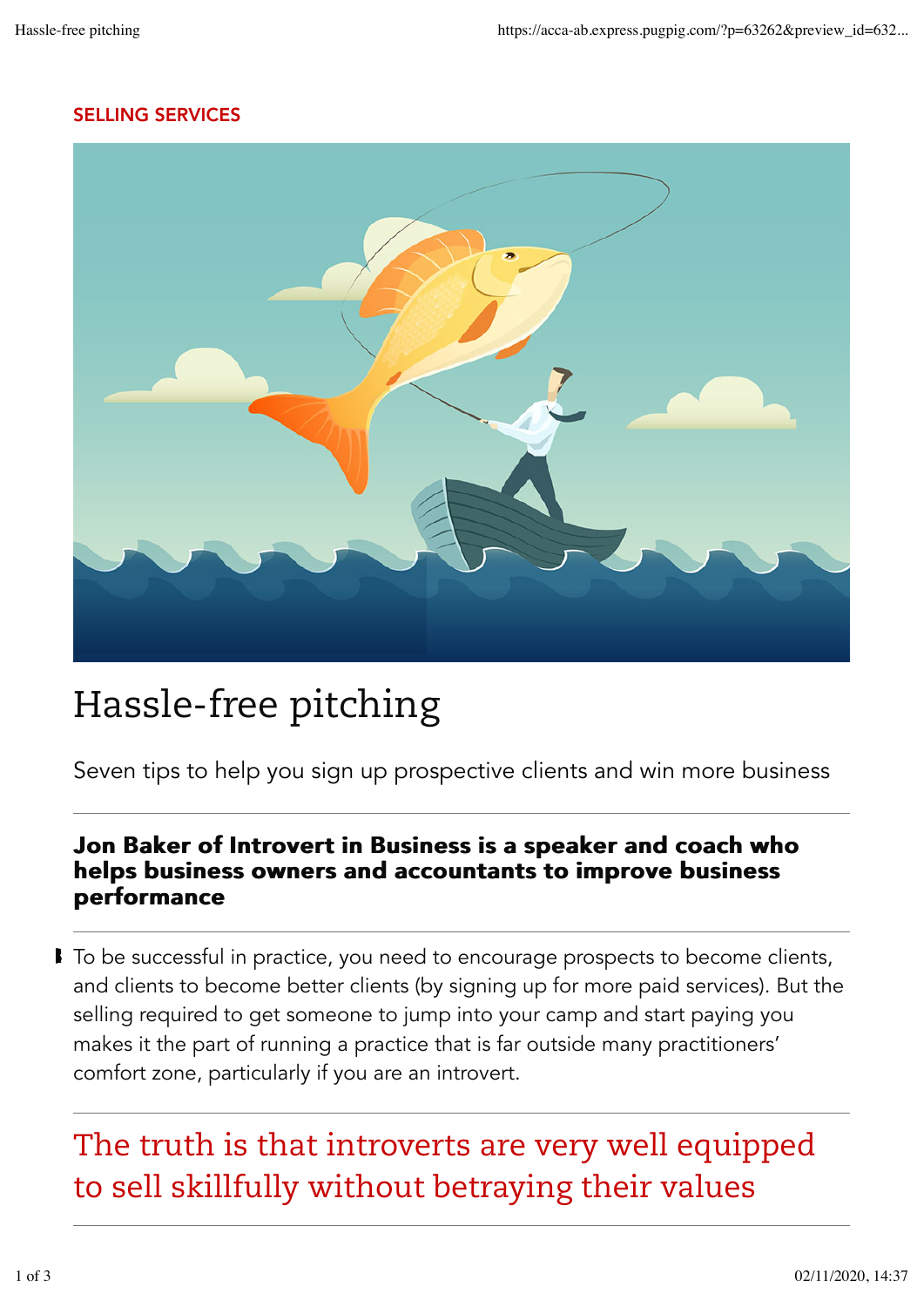Think of the word 'salesperson' and what do you picture – possibly, an overconfident, pushy individual who is determined to make a sale no matter what? It's an image that doesn't sit well with introverts. They'd do anything to avoid being like that, which is why many view signing up new clients as an unwelcome job (and so put it off for another day).

But you don't have to be an outgoing, smooth-talking salesperson to get more clients 'across the line'. The truth is that introverts are very well equipped to sell skillfully without betraying their values.

# Hassle-free sign-ups

Here are seven tips to help you sign up more clients:

Change your image of selling. Helping people to uncover their needs and work out solutions is a positive and helpful approach. Introverts who happily sign up lots of clients view the process as a positive one.

Educate, don't sell. Help people to understand the information they need to make the right decision when they're looking for an accountant. You, of course, can show how you deliver on those important points, where many others don't. You'll be helping and educating your prospect, who will respect you for it.

**Listen smart.** Introverts are good at listening, but that's not enough. Does the prospect also know that you understand them? Listen to the prospect, summarise what they need, and check your understanding. Never just present your services and hope the prospect will want them; nobody cares about things they don't want. Instead, listen to what they want and talk specifically about their requirements rather than come out with generalisations such as 'We're good at client service.'

Find out why. Why do they want a new accountant? What do they want that's different from their last accountant? Tell stories about your clients that show how you deliver that difference. Your stories should truthfully lay out the experiences that clients have when they are working with you. Stories sell, because the teller's passion shows through. Most introverts don't like showing off, and stories are an easier way to suggest your strengths.

Treat objections as a good thing. Many introverts don't like objections. But objections are simply questions, and people don't ask questions unless they're interested. Relish objections as a sign that your prospect is interested. Prepare a list of the common objections made by existing clients before you sign them up and then compare them to those clients' actual experience. Now your answer to an objection is, 'Yes, you're right,' followed by a story of how a client felt before